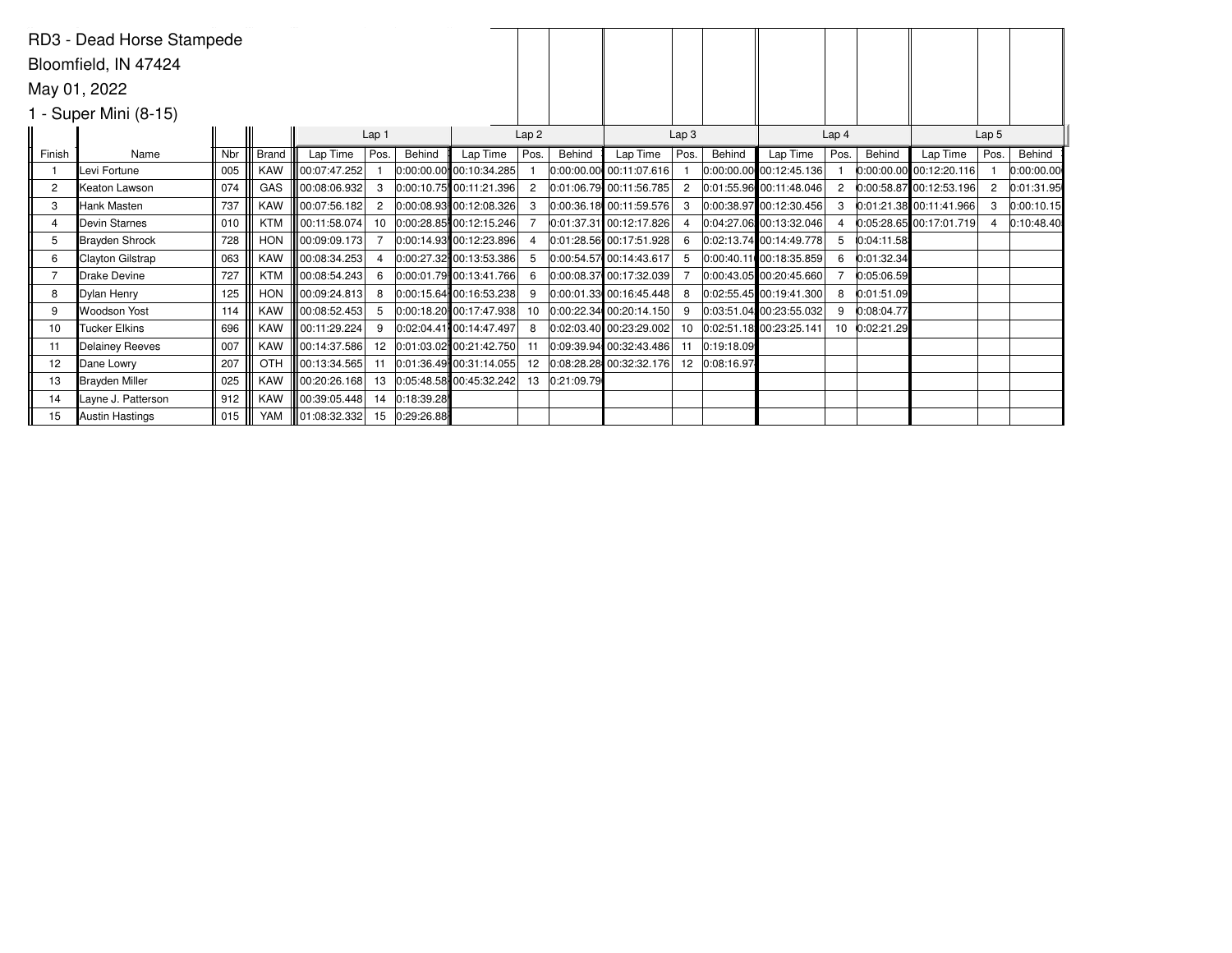| RD3 - Dead Horse Stampede |                      |     |              |                          |                |            |                             |                |            |                          |                  |            |          |                  |        |                  |      |        |
|---------------------------|----------------------|-----|--------------|--------------------------|----------------|------------|-----------------------------|----------------|------------|--------------------------|------------------|------------|----------|------------------|--------|------------------|------|--------|
| Bloomfield, IN 47424      |                      |     |              |                          |                |            |                             |                |            |                          |                  |            |          |                  |        |                  |      |        |
|                           | May 01, 2022         |     |              |                          |                |            |                             |                |            |                          |                  |            |          |                  |        |                  |      |        |
|                           | $2 - 85 CC (7-15)$   |     |              |                          |                |            |                             |                |            |                          |                  |            |          |                  |        |                  |      |        |
| Lap <sub>1</sub>          |                      |     |              |                          |                |            |                             |                | Lap2       |                          | Lap <sub>3</sub> |            |          | Lap <sub>4</sub> |        | Lap <sub>5</sub> |      |        |
| Finish                    | Name                 | Nbr | <b>Brand</b> | Lap Time                 | Pos.           | Behind     | Lap Time                    | Pos.           | Behind     | Lap Time                 | Pos.             | Behind     | Lap Time | Pos.             | Behind | Lap Time         | Pos. | Behind |
|                           | Bryson Jones         | 469 | <b>HON</b>   | $\ 00:12:54.805\ $       |                |            | 0:00:16.54 00:20:59.201     | 3              |            | 0:00:54.59 00:29:31.083  |                  | 0:00:00.00 |          |                  |        |                  |      |        |
| $\overline{c}$            | ∥Ai Perkins          | 722 | <b>KAW</b>   | 00:11:25.945             | 3              |            | 0:00:41.95 00:21:33.470     | $\overline{2}$ |            | 0:05:54.44 00:31:58.535  | $^{2}$           | 0:01:32.86 |          |                  |        |                  |      |        |
| 3                         | <b>Ryder Mckean</b>  | 033 | <b>KAW</b>   | 00:11:52.895             | 4              |            | 0:00:26.95 00:26:13.233     | 5              |            | 0:01:56.11: 00:28:27.333 | 3                | 0:01:35.51 |          |                  |        |                  |      |        |
| 4                         | Dawson Starnes       | 022 | <b>KTM</b>   | $\parallel$ 00:10:02.834 |                |            | $ 0:00:00.00 $ 00:17:02.138 |                |            | 0:00:00.00 00:49:53.034  | $\overline{4}$   | 0:10:24.54 |          |                  |        |                  |      |        |
| 5                         | Levi Fleming         | 099 | <b>KAW</b>   | 00:12:36.835             | 5              |            | 0:00:43.94 00:23:33.181     | $\overline{4}$ |            | 0:02:16.01 00:43:28.741  | 5                | 0:02:40.75 |          |                  |        |                  |      |        |
| 6                         | Landon Henry         | 324 | <b>HON</b>   | 00:16:09.477             | 9              |            | 0:01:46.48 00:35:21.767     | 6              | 0:13:25.11 |                          |                  |            |          |                  |        |                  |      |        |
|                           | Jack Livingston      | 055 | <b>KTM</b>   | 00:14:22.996             | 8              |            | $0:01:28.19$ 00:39:21.319   |                | 0:02:13.07 |                          |                  |            |          |                  |        |                  |      |        |
| 8                         | <b>Trayton Lewis</b> | 116 | <b>HON</b>   | 00:10:43.994             | $\overline{2}$ |            | 0:00:41.16 00:53:38.296     | 8              | 0:10:37.97 |                          |                  |            |          |                  |        |                  |      |        |
| 9                         | Wyatt Howe           | 81  | <b>KAW</b>   | $\parallel$ 00:12:38.265 | 6              | 0:00:01.43 |                             |                |            |                          |                  |            |          |                  |        |                  |      |        |
| 10                        | Layne Patterson      | 411 | OTH          | 00:26:04.502             | 10             | 0:09:55.02 |                             |                |            |                          |                  |            |          |                  |        |                  |      |        |
| 11                        | Brayden Booe         | 547 | KAW          | $\  00:30:47.414 \ $     | 11             | 0:04:42.91 |                             |                |            |                          |                  |            |          |                  |        |                  |      |        |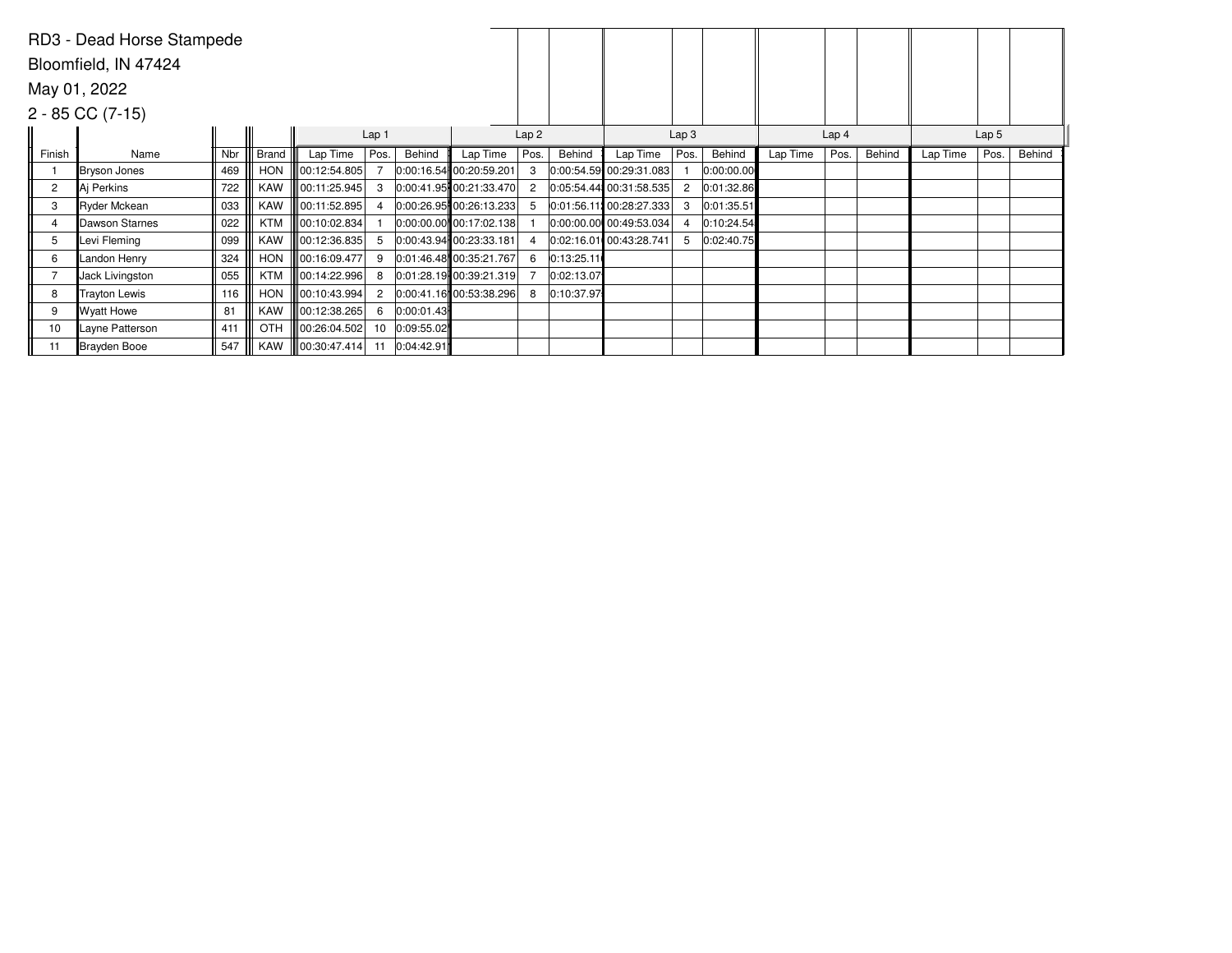|        | RD3 - Dead Horse Stampede   |     |            |                      |                  |            |                             |      |            |                         |                  |            |          |                  |        |          |                  |        |
|--------|-----------------------------|-----|------------|----------------------|------------------|------------|-----------------------------|------|------------|-------------------------|------------------|------------|----------|------------------|--------|----------|------------------|--------|
|        | Bloomfield, IN 47424        |     |            |                      |                  |            |                             |      |            |                         |                  |            |          |                  |        |          |                  |        |
|        | May 01, 2022                |     |            |                      |                  |            |                             |      |            |                         |                  |            |          |                  |        |          |                  |        |
|        | 3 - Super Mini Girls (8-15) |     |            |                      |                  |            |                             |      |            |                         |                  |            |          |                  |        |          |                  |        |
|        |                             |     |            |                      | Lap <sub>1</sub> |            |                             | Lap2 |            |                         | Lap <sub>3</sub> |            |          | Lap <sub>4</sub> |        |          | Lap <sub>5</sub> |        |
| Finish | Name                        | Nbr | Brand      | Lap Time             | Pos.             | Behind     | Lap Time                    | Pos. | Behind     | Lap Time                | Pos.             | Behind     | Lap Time | Pos.             | Behind | Lap Time | Pos.             | Behind |
|        | Jordyn Bell                 | 196 | HON        | 00:18:06.498         | $\overline{c}$   |            | $0:00:03.48$ 00:21:11.551   |      |            | 0:00:00.00 00:25:06.671 |                  | 0:00:00.00 |          |                  |        |          |                  |        |
| 2      | Emma Fortune                | 003 | <b>HON</b> | $\  00:18:03.018 \ $ |                  |            | $ 0:00:00.00 $ 00:27:16.623 | 2    | 0:06:01.59 |                         |                  |            |          |                  |        |          |                  |        |
| 3      | Addalyn Walworth            | 831 | <b>OTH</b> | $\  00:21:35.550 \ $ | -3               |            | $ 0.03:29.05 $ 00:50:14.384 | 3    | 0:26:30.29 |                         |                  |            |          |                  |        |          |                  |        |
|        | Raelyn West                 | 419 | HON        | $\  00:43:12.250 \ $ |                  | 0:21:36.70 |                             |      |            |                         |                  |            |          |                  |        |          |                  |        |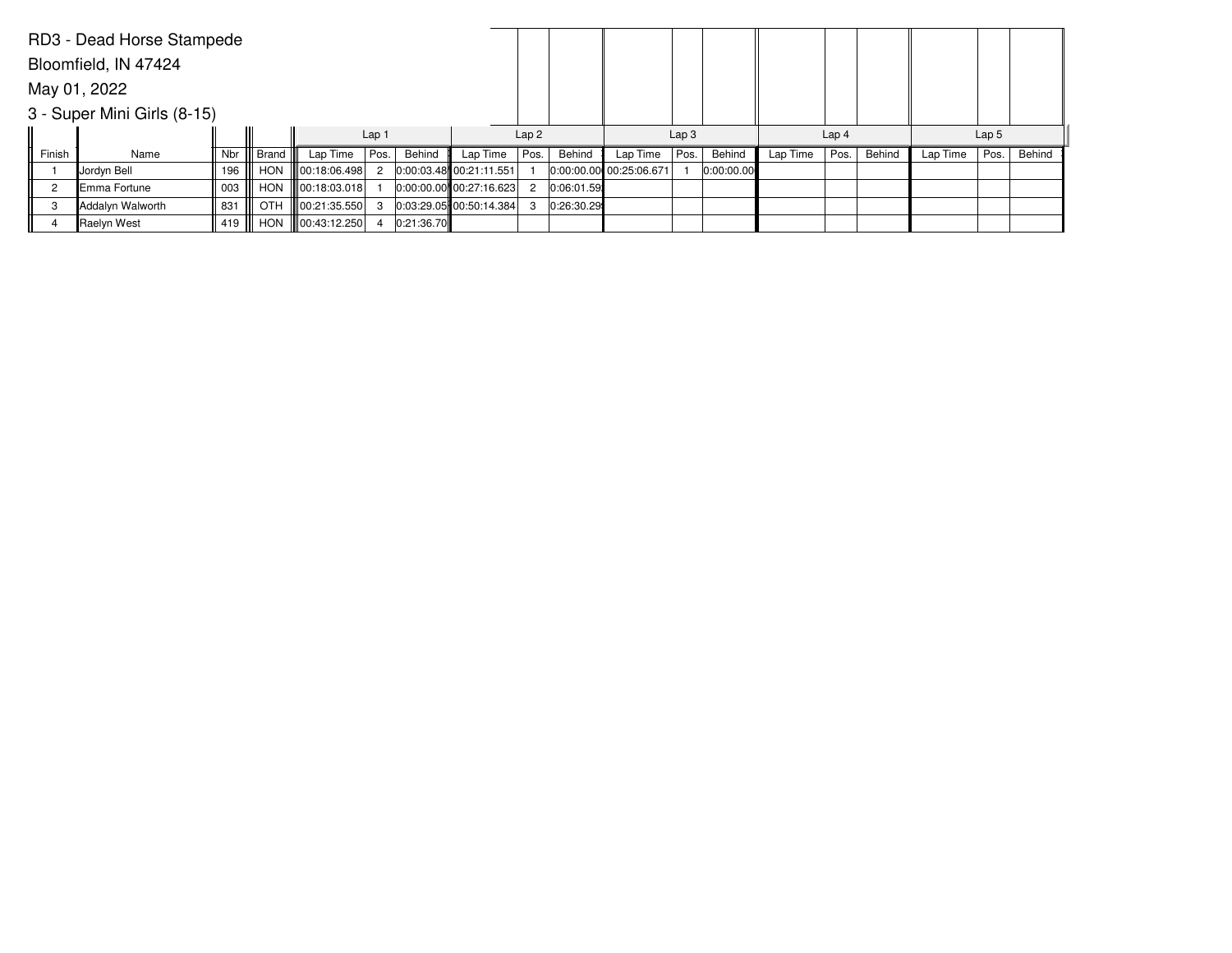|        | RD3 - Dead Horse Stampede |     |           |                           |      |        |                             |      |            |          |                  |        |          |                  |        |          |                  |        |
|--------|---------------------------|-----|-----------|---------------------------|------|--------|-----------------------------|------|------------|----------|------------------|--------|----------|------------------|--------|----------|------------------|--------|
|        | Bloomfield, IN 47424      |     |           |                           |      |        |                             |      |            |          |                  |        |          |                  |        |          |                  |        |
|        | May 01, 2022              |     |           |                           |      |        |                             |      |            |          |                  |        |          |                  |        |          |                  |        |
|        | 4 - 125 4 Stroke & Under  |     |           |                           |      |        |                             |      |            |          |                  |        |          |                  |        |          |                  |        |
|        | Lap <sub>1</sub>          |     |           |                           |      |        |                             | Lap2 |            |          | Lap <sub>3</sub> |        |          | Lap <sub>4</sub> |        |          | Lap <sub>5</sub> |        |
| Finish | Name                      | Nbr | Brand III | Lap Time                  | Pos. | Behind | Lap Time                    | Pos. | Behind     | Lap Time | Pos.             | Behind | Lap Time | Pos.             | Behind | Lap Time | Pos.             | Behind |
|        | Case Cruthis              |     |           | 172    OTH   00:22:37.641 |      |        | $ 0:00:00.00 $ 00:35:27.316 |      | 0:00:00.00 |          |                  |        |          |                  |        |          |                  |        |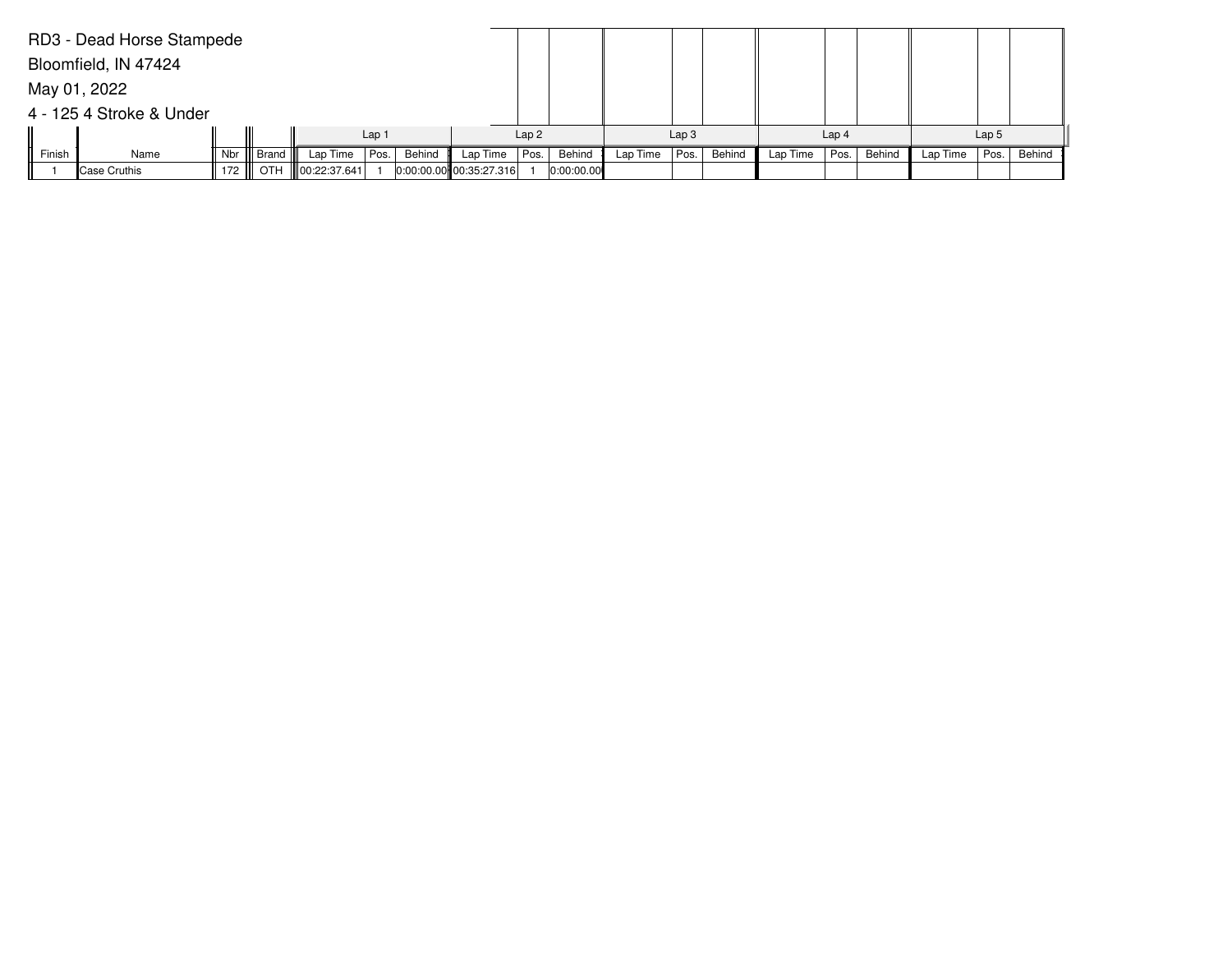|        | RD3 - Dead Horse Stampede |     |           |                             |      |            |          |      |        |          |                  |        |          |                  |        |          |                  |        |
|--------|---------------------------|-----|-----------|-----------------------------|------|------------|----------|------|--------|----------|------------------|--------|----------|------------------|--------|----------|------------------|--------|
|        | Bloomfield, IN 47424      |     |           |                             |      |            |          |      |        |          |                  |        |          |                  |        |          |                  |        |
|        | May 01, 2022              |     |           |                             |      |            |          |      |        |          |                  |        |          |                  |        |          |                  |        |
|        | $5 - 65$ CC (7-12)        |     |           |                             |      |            |          |      |        |          |                  |        |          |                  |        |          |                  |        |
|        |                           |     |           | Lap <sub>1</sub>            |      |            |          | Lap2 |        |          | Lap <sub>3</sub> |        |          | Lap <sub>4</sub> |        |          | Lap <sub>5</sub> |        |
| Finish | Name                      | Nbr | Brand III | Lap Time                    | Pos. | Behind     | Lap Time | Pos. | Behind | Lap Time | Pos.             | Behind | Lap Time | Pos.             | Behind | Lap Time | Pos.             | Behind |
|        | Riley Elkins              | 202 |           | KAW    00:59:33.248         |      | 0:00:00.00 |          |      |        |          |                  |        |          |                  |        |          |                  |        |
|        | Elijah Strole             |     |           | 426    KAW   01:14:26.316 2 |      | 0:14:53.06 |          |      |        |          |                  |        |          |                  |        |          |                  |        |